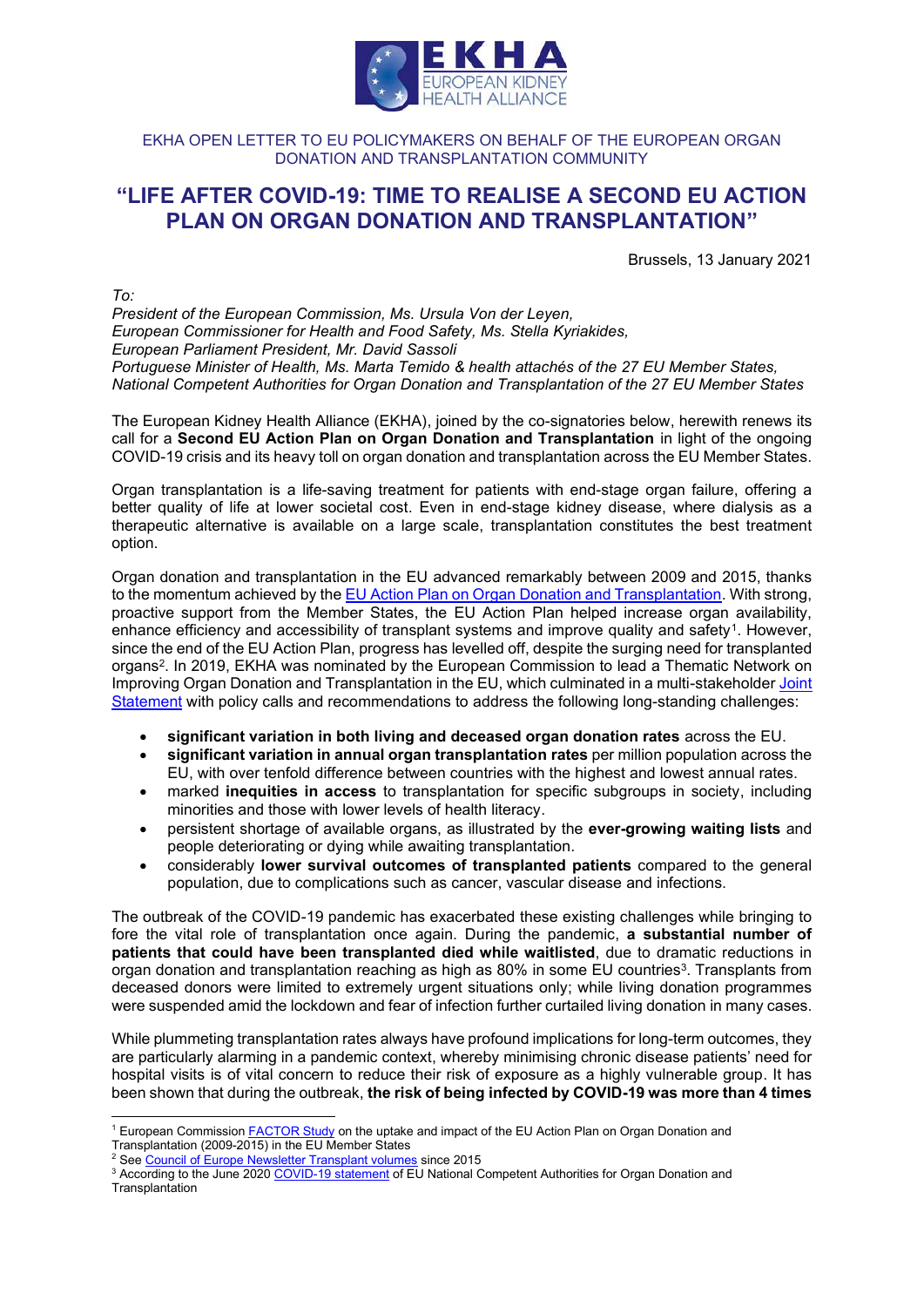

**lower for kidney transplant recipients than for haemodialysis patients**4. This is mainly because transplant patients can be managed at home, while haemodialysis still mostly takes place in hospital settings. Therefore, **promoting transplantation is integral to fostering future preparedness for other mass infectious disease emergencies** we may likely encounter in the years to come.

On the other hand, **despite lower infection rates, transplant patients infected with COVID-19 have been among the risk groups with the highest mortality**<sup>5</sup>**,**6, stressing the need for developing approaches towards lowering the risk of infectious morbidity and mortality for transplant recipients. An important means to address this would be giving priority to organ transplant recipients and patients with organ failure on waiting lists in the vaccination campaigns against COVID-197. However, though urgently needed, **data on the efficacy and adverse effects of different types of vaccines in transplant populations is currently not available due to their exclusion from clinical studies**8.

It is clear that we need to act now to stem and turn the tide, by tackling both immediate COVID-19 related issues and other persistent problems preceding the pandemic, through a long-term vision. While some excellent recommendations have been made to address the impact of COVID-19, **there remains a pressing need for EU-level guidance and support to Member States in the implementation of these recommendations for lasting improvements**. This goes hand-in-hand with harmonising different approaches among countries, facilitating coordination and monitoring progress.

EKHA therefore fully supports the call for collaborative action articulated in the June 2020 COVID-19 statement of the EU National Competent Authorities for Organ Donation and Transplantation, and further urges EU policymakers to move the dial on realising a Second EU Action Plan on Organ Donation and Transplantation, in line with the calls and recommendations of the 2019 EKHA Joint Statement. **A comprehensive follow-up EU Action Plan would be best placed to tackle the mounting pressure on national organ donation and transplantation programmes in the face of the COVID-19 pandemic and beyond.** The time is now to build on the EU organ donation and transplantation community's achievements the past years, to ensure the maximum benefit for our patients.

Yours sincerely,

Prof. Raymond Vanholder, EKHA President

 $\Delta$ 

*This open letter is part of an EKHA project that has been made possible thanks to an unrestricted educational grant by Astellas Pharma Europe Ltd, who has not influenced the content.*

<sup>4</sup> Quintaliani, G., Reboldi, G., Di Napoli, A. *et al.* Exposure to novel coronavirus in patients on renal replacement therapy during the exponential phase of COVID-19 pandemic: survey of the Italian Society of Nephrology. *J Nephrol* 33, 725–736 (2020). https://doi.org/10.1007/s40620-020-00794-1

<sup>5</sup> Williamson, E.J., Walker, A.J., Bhaskaran, K. *et al.* Factors associated with COVID-19-related death using OpenSAFELY. *Nature* 584, 430–436 (2020). https://doi.org/10.1038/s41586-020-2521-4

<sup>6</sup> Coll, E., Fernández‐Ruiz, M., Sánchez‐Álvarez, J.E. *et al.* COVID‐19 in transplant recipients: The Spanish experience. *Am J Transplant* 00, 1-13 (2020). https://doi.org/10.1111/ajt.16369

<sup>7</sup> https://www.kidneycareuk.org/news-and-campaigns/news/covid-19-vaccination-adult-patients-kidney-disease/

<sup>8</sup> ERA-EDTA Council, ERACODA Working Group, Chronic kidney disease is a key risk factor for severe COVID-19: a call to action by the ERA-EDTA, *Nephrology Dialysis Transplantation*, , gfaa314, https://doi.org/10.1093/ndt/gfaa314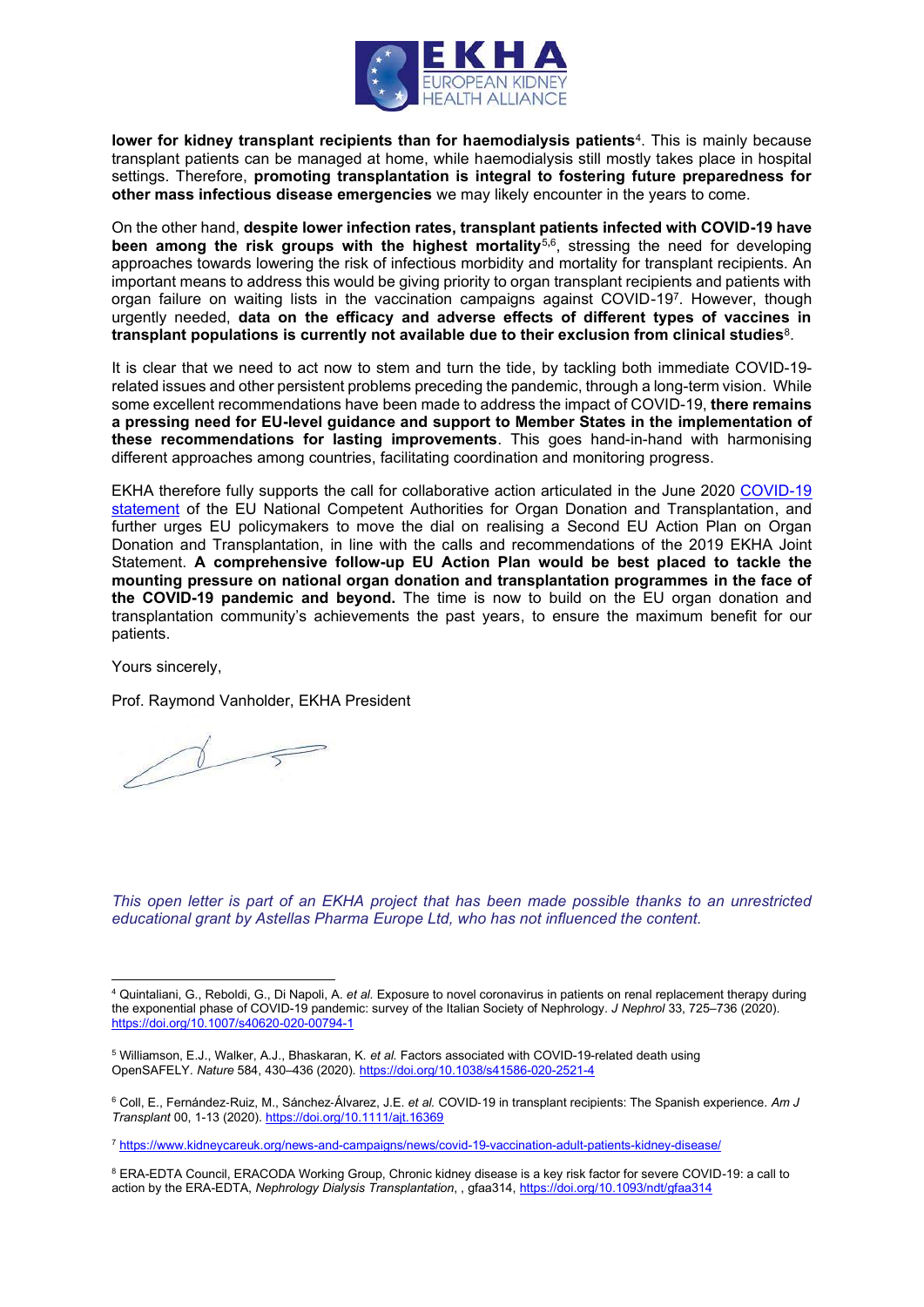

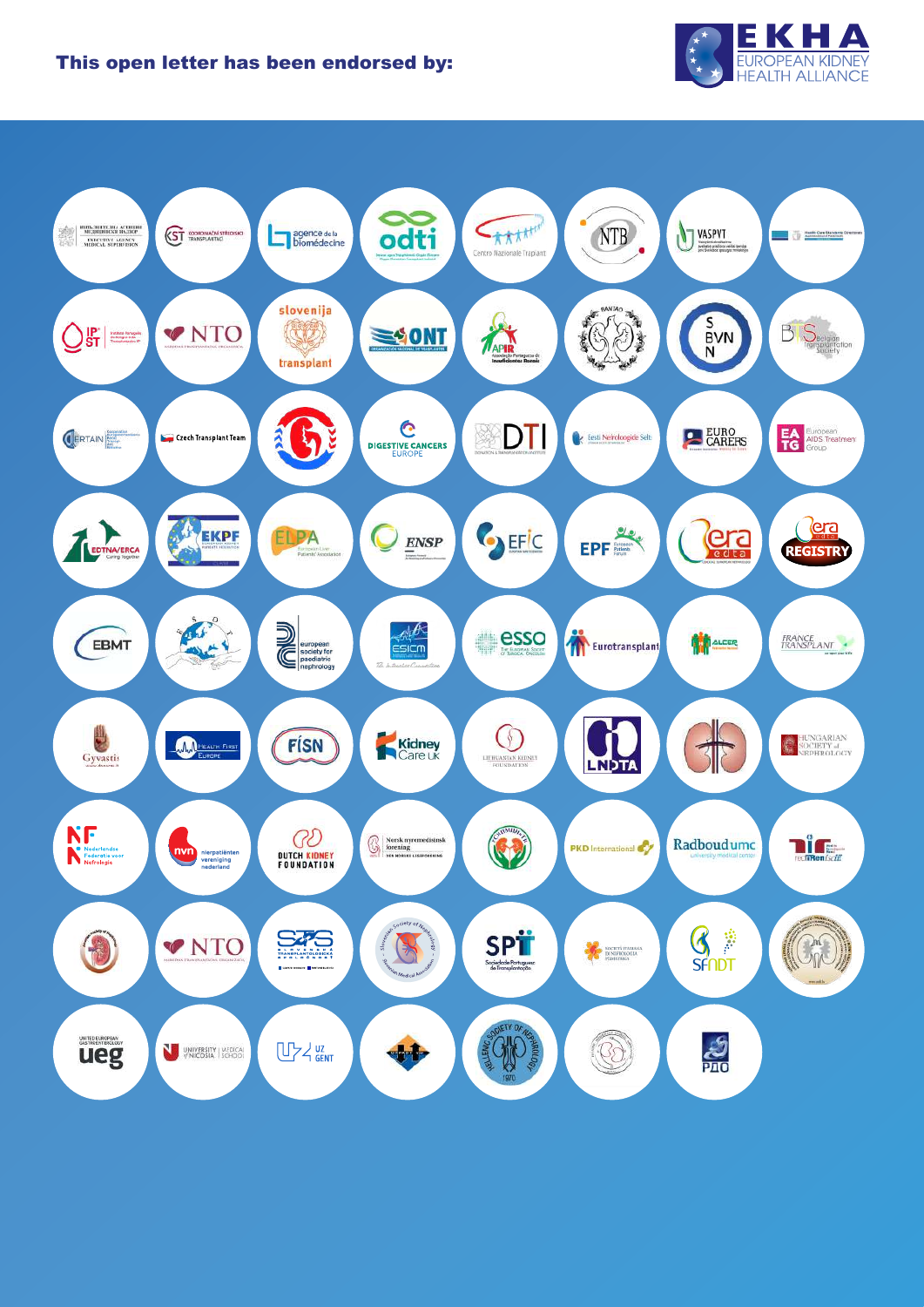

# Member of the European Parliament (MEP) Group for Kidney Health

- Brando Benifei (S&D, Italy)
- Biljana Borzan (S&D, Croatia)
- Martin Buschmann (Non-attached, Germany)
- Olivier Chastel (Renew Europe, Belgium)
- Cindy Franssen (EPP, Belgium)
- Rasa Juknevičienė (EPP, Lithuania)
- Peter Liese (EPP, Germany)
- Marian-Jean Marinescu (EPP, Romania)
- Sara Matthieu (Greens/EFA, Belgium)
- Liudas Mažylis (EPP, Lithuania)
- Juozas Olekas (S&D, Lithuania)
- Aldo Patriciello (EPP, Italy)
- Jutta Paulus (Greens/EFA, Germany)
- Sirpa Pietikäinen (EPP, Finland)
- Manuel Pizarro (S&D, Portugal)
- Karlo Ressler (EPP, Croatia)
- Christel Schaldemose (S&D, Denmark)
- Annie Schreijer-Pierik (EPP, Netherlands)
- Ruža Tomašić (ECR, Croatia)
- Hilde Vautmans (Renew Europe, Belgium)

## National Competent Authorities

#### Bulgaria

• Изпълнителна агенция Медицински надзор – Executive Agency Medical Supervision

# Czech Republic

• Koordinační Středisko Transplantací (KST) – Coordination Centre for Transplantation

# France

• Agence de la Biomédicine – French Agency of Biomedicine

#### Ireland

• Deonú agus Trasphlandú Orgán Éireann – Organ Donation Transplant Ireland (ODTI)

# **Italy**

• Centro Nazionale Trapianti – Italian National Transplant Centre

# Lithuania

- Nacionalinis Transplantacijos Biuras prie Sveikatos Apsaugos Ministerijos National Transplant Bureau under the Ministry of Health
- Valstybinė Akreditavimo Sveikatos Priežiūros Veiklai Tarnyba (VASPVT) State Health Care Accreditation Agency under the Ministry of Health

# Malta

• Healthcare Standards Directorate

# **Portugal**

• Instituto Português do Sangue e da Transplantação, IP (IPST, IP) – the Portuguese Blood and Transplant Institute Slovakia

• Národná Transplantačná Organizácia (NTO) – National Transplant Organisation

#### Slovenia

• Slovenija-Transplant – Institute of the Republic of Slovenia for the Transplantation of Organs and Tissues

# **Spain**

• Organización Nacional de Trasplantes (ONT) – National Transplant Organization

#### Stakeholder Organisations

- Associação Portuguesa de Insuficientes Renais (APIR) Portuguese Association of Renal Failure Patients
- Balkan Cities Association of Nephrology, Dialysis, Transplantation and Artificial Organs (BANTAO)
- Belgian Society of Nephrology (BVN-SBN)
- Belgian Transplantation Society (BTS)
- Cooperative European Paediatric Renal Transplant Initiative (CERTAIN)
- Czech Transplant Team (CTT)
- Dialysis, Nephrology and Kidney Transplantation Union of Georgia (DNT Union of Georgia)
- Digestive Cancers Europe (DiCE)
- Donation and Transplantation Institute (DTI)
- Eesti Nefroloogide Selts Estonian Society of Nephrology
- Eurocarers
- European AIDS Treatment Group (EATG)
- European Dialysis and Transplant Nurses Association and the European Renal Care Association (EDTNA/ERCA)
- European Kidney Patients' Federation (EKPF)
- European Liver Patients' Association (ELPA)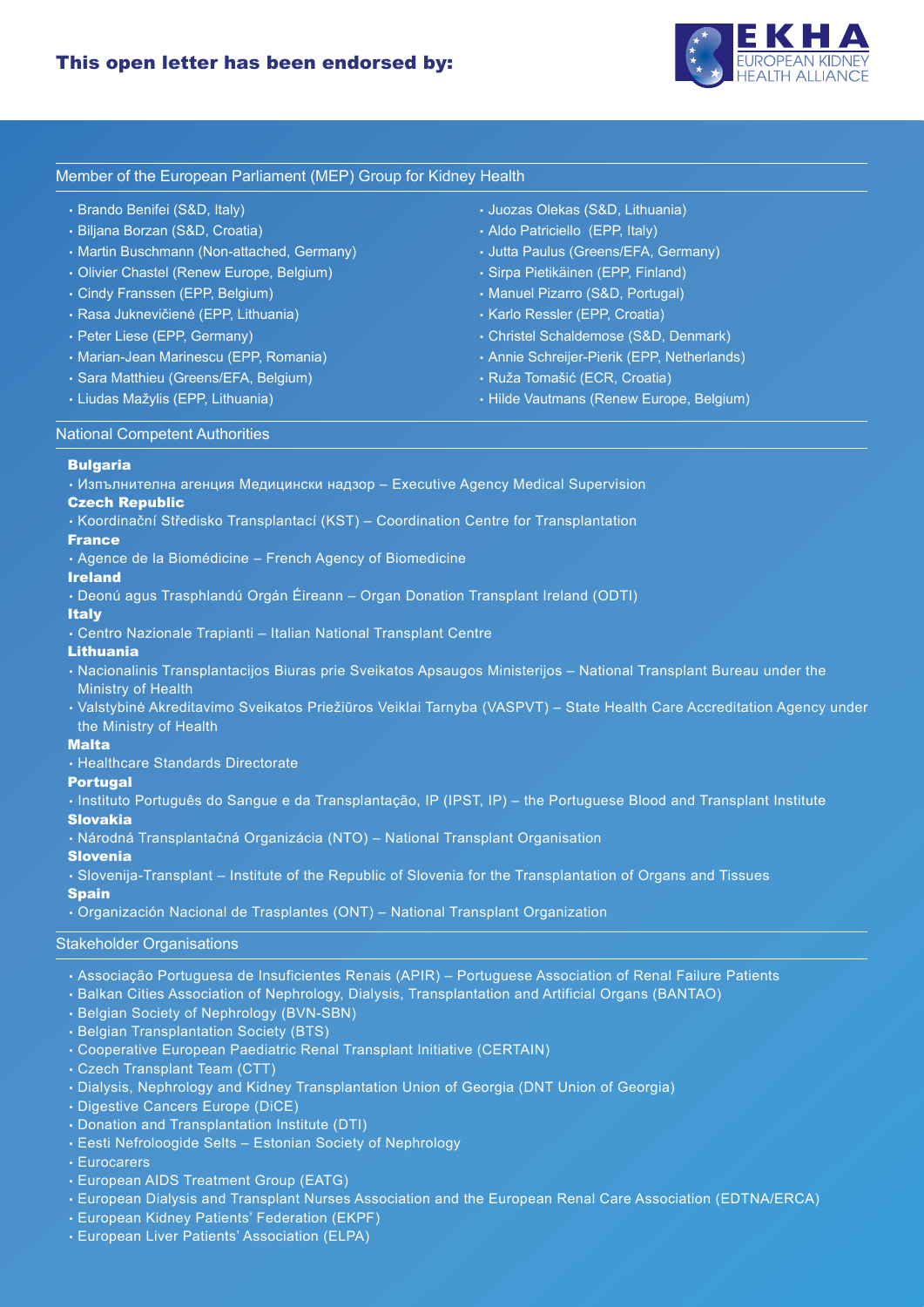

- European Network for Smoking and Tobacco Prevention (ENSP)
- European Pain Federation (EFIC)
- European Patients' Forum (EPF)
- European Renal Association and the European Dialysis and Transplant Association (ERA-EDTA)
- European Renal Association and the European Dialysis and Transplant Association Registry (ERA-EDTA Registry)
- European Society for Blood and Marrow Transplantation (EBMT)
- European Society for Organ Transplantation (ESOT)
- European Society for Paediatric Nephrology (ESPN)
- European Society of Intensive Care Medicine (ESICM)
- European Society of Surgical Oncology (ESSO)
- Eurotransplant
- Federación Nacional de Asociaciones para la Lucha Contra las Enfermedades del Riñón (ALCER) Spanish Federation of Kidney Patients
- France Transplant
- Gyvastis Lithuanian Association of Nephrology Patients
- Health First Europe
- Icelandic Renal Association (FÍSN)
- Kidney Care UK
- Lietuvos Inkstų Fondas Lithuanian Kidney Foundation
- Lietuvos Nefrologijos, Dializes ir Transplantacijos Asociacija (LNDTA) Lithuanian Nephrology, Dialysis and Transplantation Association
- Macedonian Society of Nephrology, Dialysis, Transplantation and Artificial Organs (MSNDTAO)
- Magyar Nephrologiai Társaság (MANET) Hungarian Society of Nephrology
- Nederlandse Federatie voor Nefrologie Dutch Federation for Nephrology
- Nierpatiënten Vereniging Nederland (NVN) Kidney Patients Association Netherlands
- Nierstichting Nederland Dutch Kidney Foundation (DKF)
- Norsk Nyremedisinsk Forening Norwegian Society of Nephrology
- O'zbekiston Nefrologiya Xizmati Uzbekistan Nephrology Service
- PKD International
- Radboud University Medical Centre (Radboudumc)
- Red de Investigación Renal (REDinREN) The Renal Research Network
- The Renal Association
- Shoqata Shqiptare e Nefrologjise Albanian Society of Nephrology
- Slovenská Transplantologická Spoločnosť (STS) Slovak Transplant Society
- Slovensko Nefrološko Društvo Slovenian Society of Nephrology
- Sociedade Portuguesa de Transplantação (SPT) Portuguese Transplantation Society
- Società Italiana di Nefrologia Pediatrica (SINePe) Italian Society of Paediatric Nephrology
- Société Francophone de Néphrologie, Dialyse et Transplantation (SFNDT) Francophone Society of Nephrology, Dialysis and Transplantation
- Udruženje ljekara za Nefrologiju, Dijalizu i Transplantaciju bubrega u Bosni i Hercegovini (UNDT BiH) Society of Nephrology, Dialysis and Kidney Transplantation in Bosnia and Herzegovina
- United European Gastroenterology (UEG)
- University of Nicosia Medical School
- Universitair Ziekenhuis Gent (UZGENT) Ghent University Hospital
- Vlaamse Organisatie van het Paramedisch Personeel der Dialyse en Transplantatiecentra (ORPADT Flanders) Organisation of Flemish Renal Nurses
- Ελληνική Νεφρολογική Εταιρεία (ENE) Hellenic Society of Nephrology (HSN)
- Ελληνική Νεφρολογική Εταιρεία Νοσηλευτών (ENEN) Hellenic Nephrology Nursing Association (HENNA)
- Российское Диализное Общество (PДО) Russian Dialysis Society